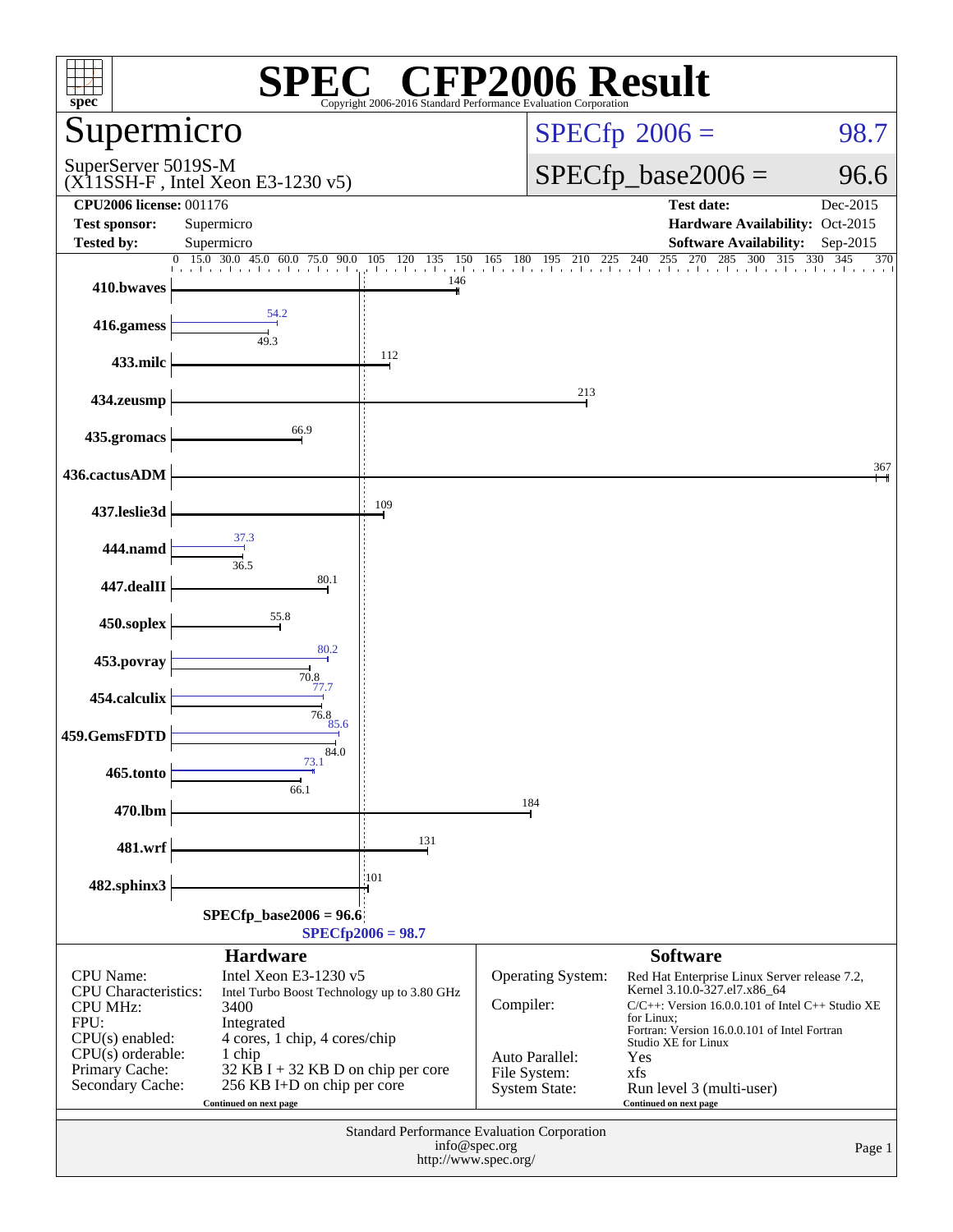

# Supermicro

#### SuperServer 5019S-M

(X11SSH-F , Intel Xeon E3-1230 v5)

#### $SPECfp2006 = 98.7$  $SPECfp2006 = 98.7$

#### $SPECfp\_base2006 = 96.6$

| <b>CPU2006 license: 001176</b> |                                   |                                 | <b>Test date:</b><br>Dec-2015               |
|--------------------------------|-----------------------------------|---------------------------------|---------------------------------------------|
| <b>Test sponsor:</b>           | Supermicro                        | Hardware Availability: Oct-2015 |                                             |
| <b>Tested by:</b>              | Supermicro                        |                                 | <b>Software Availability:</b><br>$Sep-2015$ |
| L3 Cache:                      | 8 MB I+D on chip per chip         | <b>Base Pointers:</b>           | $64$ -bit                                   |
| Other Cache:                   | None                              | Peak Pointers:                  | $32/64$ -bit                                |
| Memory:                        | 16 GB (2 x 8 GB 2Rx8 PC4-2133P-U) | Other Software:                 | None                                        |
| Disk Subsystem:                | 1 x 400 GB SATA III SSD           |                                 |                                             |
| Other Hardware:                | None                              |                                 |                                             |

**[Results Table](http://www.spec.org/auto/cpu2006/Docs/result-fields.html#ResultsTable)**

|                  |                                                                                                          |       |                |       | Results Tadie  |             |                |              |                |              |                |              |
|------------------|----------------------------------------------------------------------------------------------------------|-------|----------------|-------|----------------|-------------|----------------|--------------|----------------|--------------|----------------|--------------|
|                  | <b>Base</b>                                                                                              |       |                |       |                | <b>Peak</b> |                |              |                |              |                |              |
| <b>Benchmark</b> | <b>Seconds</b>                                                                                           | Ratio | <b>Seconds</b> | Ratio | <b>Seconds</b> | Ratio       | <b>Seconds</b> | <b>Ratio</b> | <b>Seconds</b> | <b>Ratio</b> | <b>Seconds</b> | <b>Ratio</b> |
| 410.bwaves       | 92.8                                                                                                     | 146   | 93.0           | 146   | 92.3           | 147         | 92.8           | 146          | 93.0           | 146          | 92.3           | 147          |
| 416.gamess       | 397                                                                                                      | 49.3  | 397            | 49.3  | 397            | 49.4        | 361            | 54.2         | 361            | 54.2         | 361            | 54.2         |
| 433.milc         | 82.0                                                                                                     | 112   | 82.1           | 112   | 82.1           | 112         | 82.0           | 112          | 82.1           | 112          | 82.1           | 112          |
| 434.zeusmp       | 42.8                                                                                                     | 213   | 42.7           | 213   | 42.7           | 213         | 42.8           | 213          | 42.7           | 213          | 42.7           | 213          |
| 435.gromacs      | 107                                                                                                      | 67.0  | 107            | 66.9  | 107            | 66.9        | 107            | 67.0         | 107            | 66.9         | 107            | 66.9         |
| 436.cactusADM    | 32.6                                                                                                     | 367   | 32.5           | 368   | 33.1           | 361         | 32.6           | 367          | 32.5           | 368          | 33.1           | 361          |
| 437.leslie3d     | 86.5                                                                                                     | 109   | 86.3           | 109   | 86.2           | 109         | 86.5           | 109          | 86.3           | 109          | 86.2           | 109          |
| 444.namd         | 220                                                                                                      | 36.5  | 219            | 36.6  | 220            | 36.5        | 216            | 37.1         | 215            | 37.3         | 215            | 37.3         |
| 447.dealII       | 143                                                                                                      | 80.1  | 143            | 80.1  | 143            | 79.8        | 143            | 80.1         | 143            | 80.1         | 143            | 79.8         |
| 450.soplex       | 149                                                                                                      | 55.8  | 149            | 55.8  | 150            | 55.5        | 149            | 55.8         | 149            | 55.8         | 150            | 55.5         |
| 453.povray       | 75.1                                                                                                     | 70.8  | 75.2           | 70.7  | 75.1           | 70.8        | 66.2           | 80.4         | 66.3           | 80.2         | 66.7           | 79.8         |
| 454.calculix     | 107                                                                                                      | 76.8  | 107            | 76.8  | 108            | 76.7        | 106            | 77.8         | 106            | 77.7         | 106            | 77.6         |
| 459.GemsFDTD     | 126                                                                                                      | 84.1  | 126            | 84.0  | 126            | 84.0        | 124            | 85.6         | 124            | 85.6         | <u>124</u>     | 85.6         |
| 465.tonto        | 149                                                                                                      | 66.1  | 148            | 66.4  | 149            | 66.0        | 135            | 73.1         | <u>135</u>     | <u>73.1</u>  | 136            | 72.4         |
| 470.1bm          | 74.6                                                                                                     | 184   | 74.5           | 184   | 74.5           | 184         | 74.6           | 184          | 74.5           | 184          | 74.5           | 184          |
| 481.wrf          | 85.1                                                                                                     | 131   | 85.2           | 131   | 85.2           | 131         | 85.1           | 131          | 85.2           | 131          | 85.2           | 131          |
| 482.sphinx3      | 193                                                                                                      | 101   | 194            | 101   | 193            | 101         | 193            | 101          | 194            | 101          | 193            | <u>101</u>   |
|                  | Results appear in the order in which they were run. Bold underlined text indicates a median measurement. |       |                |       |                |             |                |              |                |              |                |              |

#### **[Operating System Notes](http://www.spec.org/auto/cpu2006/Docs/result-fields.html#OperatingSystemNotes)**

Stack size set to unlimited using "ulimit -s unlimited"

#### **[Platform Notes](http://www.spec.org/auto/cpu2006/Docs/result-fields.html#PlatformNotes)**

 BIOS Settings: Hyper-threading = Disabled Sysinfo program /home/cpu2006/config/sysinfo.rev6914 \$Rev: 6914 \$ \$Date:: 2014-06-25 #\$ e3fbb8667b5a285932ceab81e28219e1 running on localhost.localdomain Mon Dec 28 11:43:25 2015

 This section contains SUT (System Under Test) info as seen by some common utilities. To remove or add to this section, see: <http://www.spec.org/cpu2006/Docs/config.html#sysinfo>

Continued on next page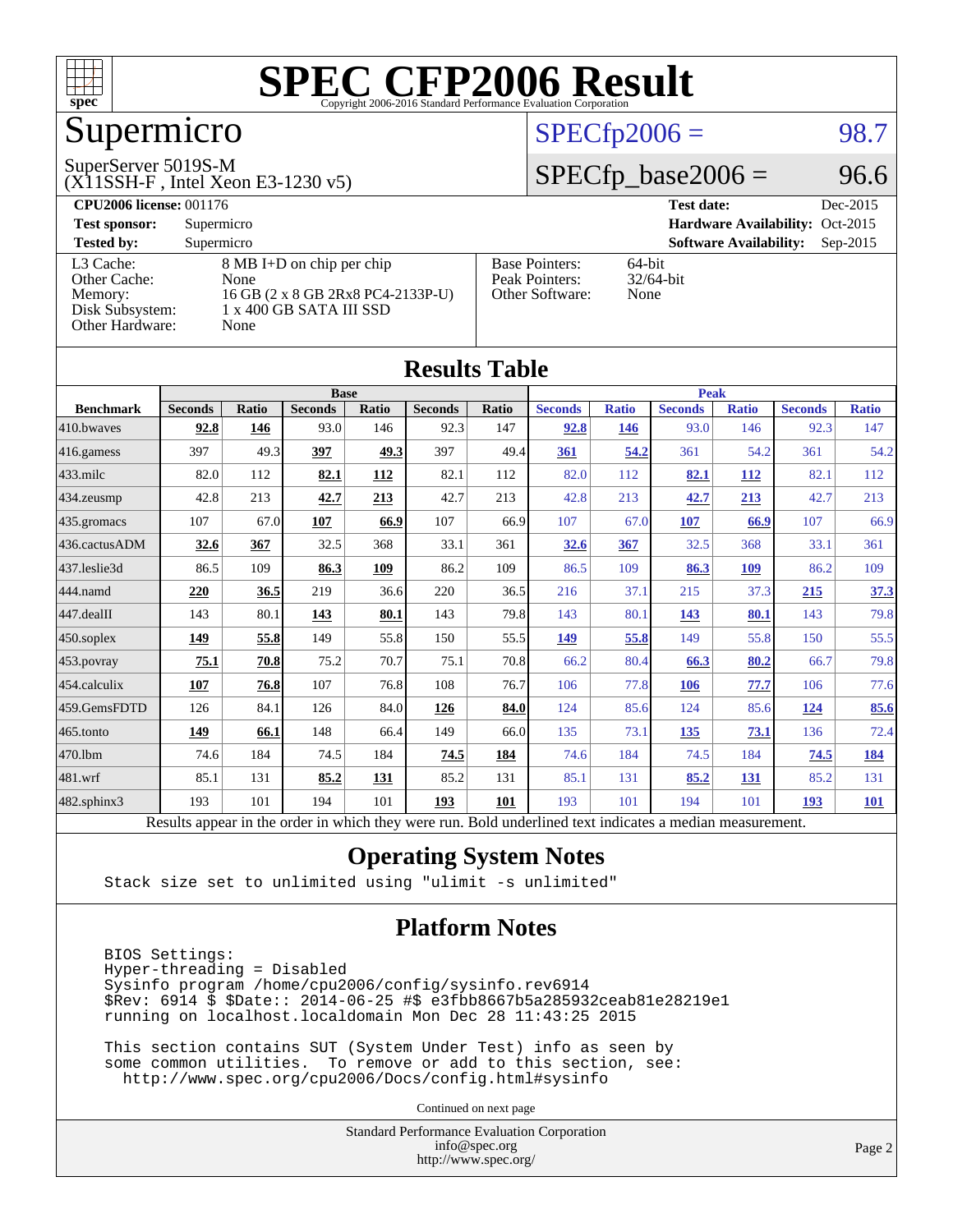

Supermicro

 $SPECTp2006 = 98.7$ 

(X11SSH-F , Intel Xeon E3-1230 v5) SuperServer 5019S-M

 $SPECTp\_base2006 = 96.6$ 

**[CPU2006 license:](http://www.spec.org/auto/cpu2006/Docs/result-fields.html#CPU2006license)** 001176 **[Test date:](http://www.spec.org/auto/cpu2006/Docs/result-fields.html#Testdate)** Dec-2015 **[Test sponsor:](http://www.spec.org/auto/cpu2006/Docs/result-fields.html#Testsponsor)** Supermicro Supermicro **[Hardware Availability:](http://www.spec.org/auto/cpu2006/Docs/result-fields.html#HardwareAvailability)** Oct-2015 **[Tested by:](http://www.spec.org/auto/cpu2006/Docs/result-fields.html#Testedby)** Supermicro **Supermicro [Software Availability:](http://www.spec.org/auto/cpu2006/Docs/result-fields.html#SoftwareAvailability)** Sep-2015

#### **[Platform Notes \(Continued\)](http://www.spec.org/auto/cpu2006/Docs/result-fields.html#PlatformNotes)**

Standard Performance Evaluation Corporation [info@spec.org](mailto:info@spec.org) From /proc/cpuinfo model name:  $Intel(R)$  Xeon $(R)$  CPU E3-1230 v5 @ 3.40GHz 1 "physical id"s (chips) 4 "processors" cores, siblings (Caution: counting these is hw and system dependent. The following excerpts from /proc/cpuinfo might not be reliable. Use with caution.) cpu cores : 4 siblings : 4 physical 0: cores 0 1 2 3 cache size : 8192 KB From /proc/meminfo<br>MemTotal: 16088756 kB HugePages\_Total: 0<br>Hugepagesize: 2048 kB Hugepagesize: From /etc/\*release\* /etc/\*version\* os-release: NAME="Red Hat Enterprise Linux Server" VERSION="7.2 (Maipo)" ID="rhel" ID\_LIKE="fedora" VERSION\_ID="7.2" PRETTY NAME="Red Hat Enterprise Linux Server 7.2 (Maipo)" ANSI\_COLOR="0;31" CPE\_NAME="cpe:/o:redhat:enterprise\_linux:7.2:GA:server" redhat-release: Red Hat Enterprise Linux Server release 7.2 (Maipo) system-release: Red Hat Enterprise Linux Server release 7.2 (Maipo) system-release-cpe: cpe:/o:redhat:enterprise\_linux:7.2:ga:server uname -a: Linux localhost.localdomain 3.10.0-327.el7.x86\_64 #1 SMP Thu Oct 29 17:29:29 EDT 2015 x86\_64 x86\_64 x86\_64 GNU/Linux run-level 3 Dec 28 07:30 SPEC is set to: /home/cpu2006 Type Size Used Avail Use% Mounted on /dev/mapper/rhel-root xfs 280G 26G 254G 10% / Additional information from dmidecode: Warning: Use caution when you interpret this section. The 'dmidecode' program reads system data which is "intended to allow hardware to be accurately determined", but the intent may not be met, as there are frequent changes to hardware, firmware, and the "DMTF SMBIOS" standard. BIOS American Megatrends Inc. 1.0a 11/13/2015 Memory: 2x Micron 16ATF1G64AZ-2G1A2 8 GB 2 rank 2133 MHz 2x Not Specified Not Specified Continued on next page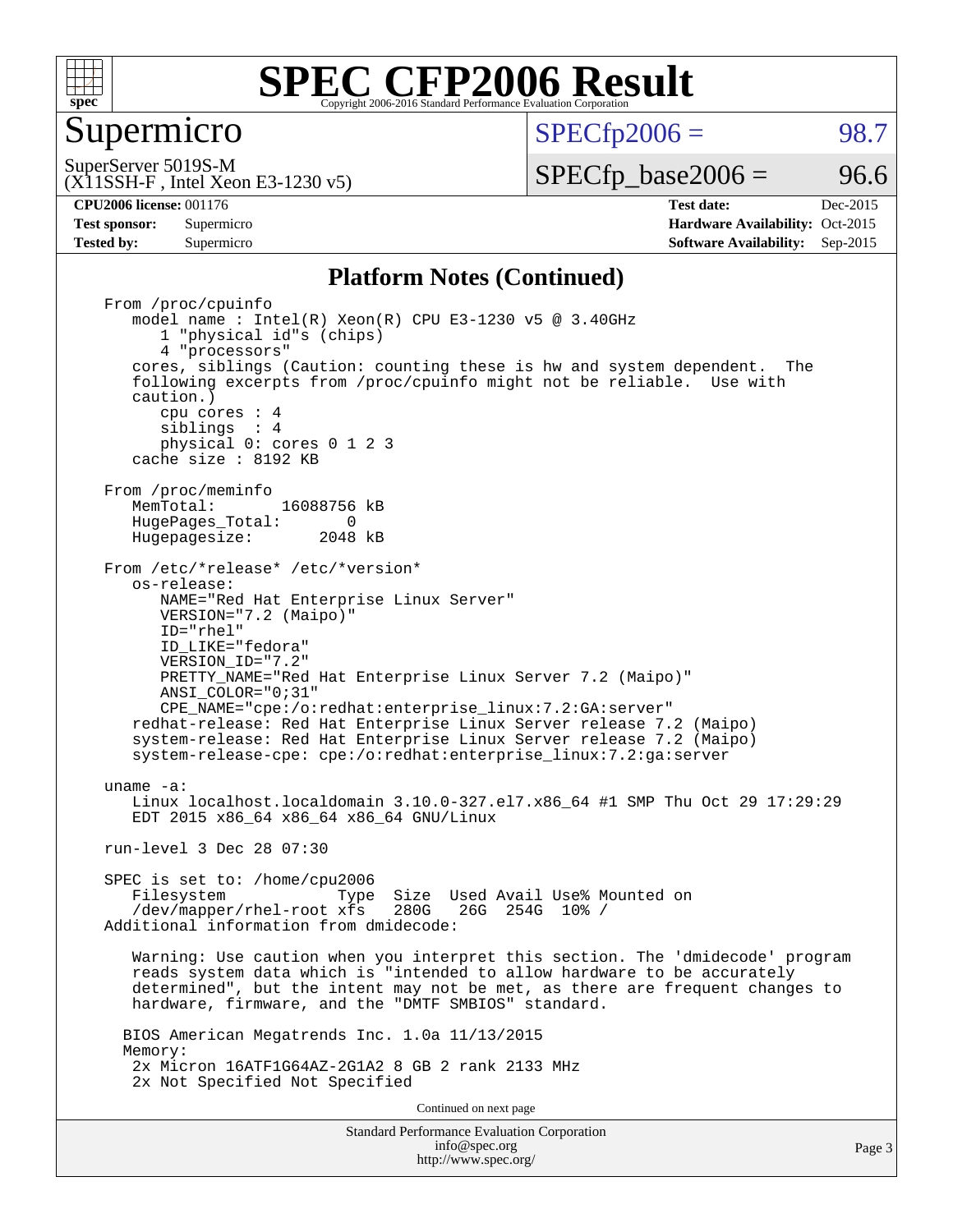

## Supermicro

 $SPECTp2006 = 98.7$ 

SuperServer 5019S-M

 $SPECfp\_base2006 = 96.6$ 

(X11SSH-F , Intel Xeon E3-1230 v5)

**[CPU2006 license:](http://www.spec.org/auto/cpu2006/Docs/result-fields.html#CPU2006license)** 001176 **[Test date:](http://www.spec.org/auto/cpu2006/Docs/result-fields.html#Testdate)** Dec-2015 **[Test sponsor:](http://www.spec.org/auto/cpu2006/Docs/result-fields.html#Testsponsor)** Supermicro Supermicro **[Hardware Availability:](http://www.spec.org/auto/cpu2006/Docs/result-fields.html#HardwareAvailability)** Oct-2015 **[Tested by:](http://www.spec.org/auto/cpu2006/Docs/result-fields.html#Testedby)** Supermicro **[Software Availability:](http://www.spec.org/auto/cpu2006/Docs/result-fields.html#SoftwareAvailability)** Sep-2015

#### **[Platform Notes \(Continued\)](http://www.spec.org/auto/cpu2006/Docs/result-fields.html#PlatformNotes)**

(End of data from sysinfo program)

#### **[General Notes](http://www.spec.org/auto/cpu2006/Docs/result-fields.html#GeneralNotes)**

Environment variables set by runspec before the start of the run:  $KMP_A$ FFINITY = "granularity=fine, compact, 1, 0" LD\_LIBRARY\_PATH = "/home/cpu2006/libs/32:/home/cpu2006/libs/64:/home/cpu2006/sh" OMP\_NUM\_THREADS = "4"

 Binaries compiled on a system with 1x Intel Core i5-4670K CPU + 32GB memory using RedHat EL 7.1 Transparent Huge Pages enabled with: echo always > /sys/kernel/mm/transparent\_hugepage/enabled

#### **[Base Compiler Invocation](http://www.spec.org/auto/cpu2006/Docs/result-fields.html#BaseCompilerInvocation)**

[C benchmarks](http://www.spec.org/auto/cpu2006/Docs/result-fields.html#Cbenchmarks):  $\text{icc}$  -m64

 $C++$  benchmarks:<br>icpc  $-m$ -m64

[Fortran benchmarks](http://www.spec.org/auto/cpu2006/Docs/result-fields.html#Fortranbenchmarks): [ifort -m64](http://www.spec.org/cpu2006/results/res2016q1/cpu2006-20151228-38539.flags.html#user_FCbase_intel_ifort_64bit_ee9d0fb25645d0210d97eb0527dcc06e)

[Benchmarks using both Fortran and C](http://www.spec.org/auto/cpu2006/Docs/result-fields.html#BenchmarksusingbothFortranandC): [icc -m64](http://www.spec.org/cpu2006/results/res2016q1/cpu2006-20151228-38539.flags.html#user_CC_FCbase_intel_icc_64bit_0b7121f5ab7cfabee23d88897260401c) [ifort -m64](http://www.spec.org/cpu2006/results/res2016q1/cpu2006-20151228-38539.flags.html#user_CC_FCbase_intel_ifort_64bit_ee9d0fb25645d0210d97eb0527dcc06e)

#### **[Base Portability Flags](http://www.spec.org/auto/cpu2006/Docs/result-fields.html#BasePortabilityFlags)**

| 410.bwaves: -DSPEC CPU LP64<br>416.gamess: -DSPEC_CPU_LP64<br>433.milc: -DSPEC CPU LP64<br>434.zeusmp: -DSPEC_CPU_LP64<br>435.gromacs: -DSPEC_CPU_LP64 -nofor_main<br>436.cactusADM: -DSPEC CPU LP64 -nofor main<br>437.leslie3d: -DSPEC CPU LP64<br>444.namd: - DSPEC_CPU_LP64<br>447.dealII: -DSPEC CPU LP64 |                                                                |
|----------------------------------------------------------------------------------------------------------------------------------------------------------------------------------------------------------------------------------------------------------------------------------------------------------------|----------------------------------------------------------------|
| 450.soplex: -DSPEC_CPU_LP64<br>453.povray: -DSPEC_CPU_LP64<br>454.calculix: -DSPEC CPU LP64 -nofor main<br>459. GemsFDTD: - DSPEC CPU LP64<br>465.tonto: - DSPEC CPU LP64<br>470.1bm: - DSPEC CPU LP64                                                                                                         | 481.wrf: -DSPEC_CPU_LP64 -DSPEC_CPU_CASE_FLAG -DSPEC_CPU_LINUX |

Continued on next page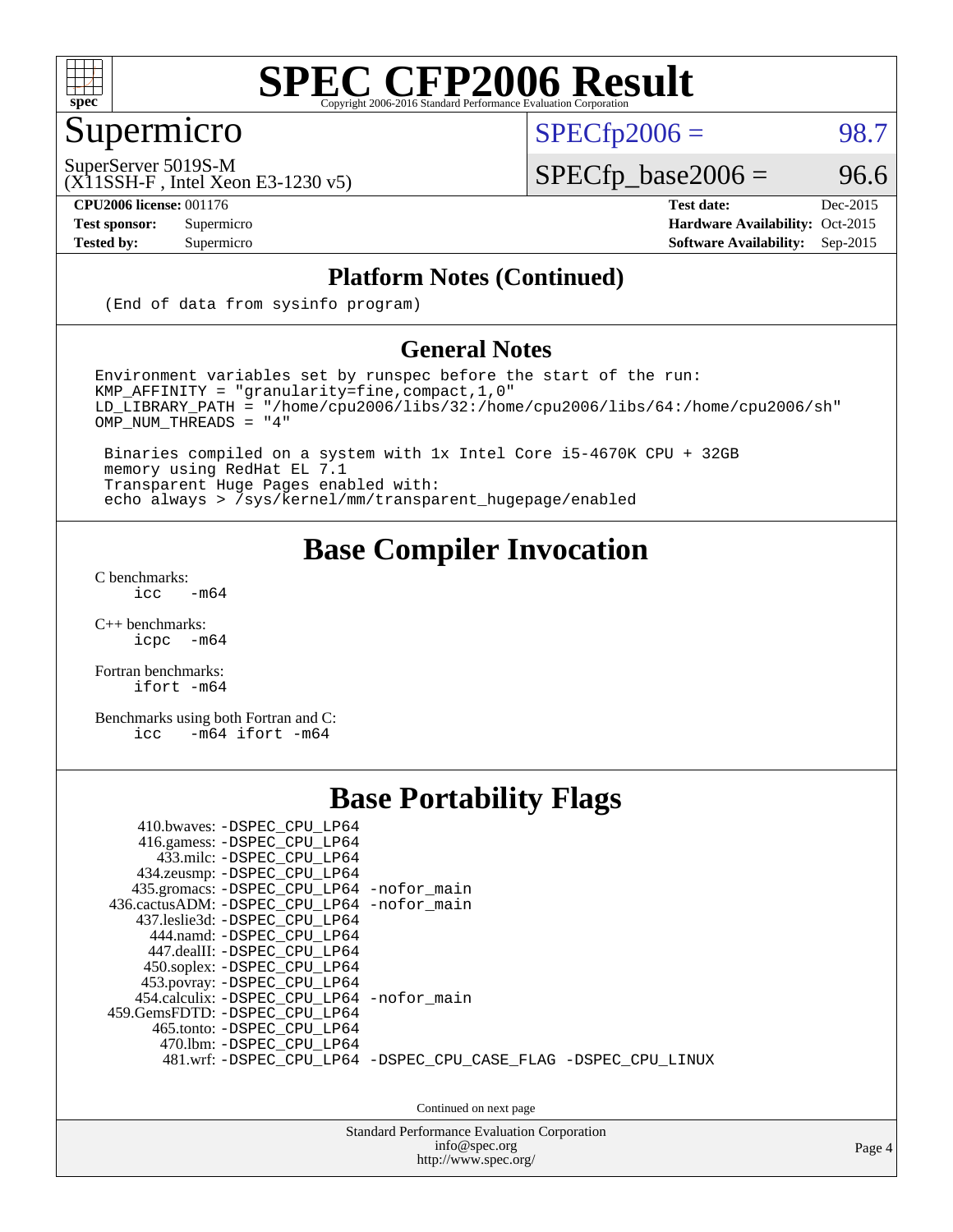

#### Supermicro

SuperServer 5019S-M

 $SPECTp2006 = 98.7$ 

(X11SSH-F , Intel Xeon E3-1230 v5)

 $SPECTp\_base2006 = 96.6$ 

**[CPU2006 license:](http://www.spec.org/auto/cpu2006/Docs/result-fields.html#CPU2006license)** 001176 **[Test date:](http://www.spec.org/auto/cpu2006/Docs/result-fields.html#Testdate)** Dec-2015 **[Test sponsor:](http://www.spec.org/auto/cpu2006/Docs/result-fields.html#Testsponsor)** Supermicro Supermicro **[Hardware Availability:](http://www.spec.org/auto/cpu2006/Docs/result-fields.html#HardwareAvailability)** Oct-2015 **[Tested by:](http://www.spec.org/auto/cpu2006/Docs/result-fields.html#Testedby)** Supermicro **Supermicro [Software Availability:](http://www.spec.org/auto/cpu2006/Docs/result-fields.html#SoftwareAvailability)** Sep-2015

## **[Base Portability Flags \(Continued\)](http://www.spec.org/auto/cpu2006/Docs/result-fields.html#BasePortabilityFlags)**

482.sphinx3: [-DSPEC\\_CPU\\_LP64](http://www.spec.org/cpu2006/results/res2016q1/cpu2006-20151228-38539.flags.html#suite_basePORTABILITY482_sphinx3_DSPEC_CPU_LP64)

#### **[Base Optimization Flags](http://www.spec.org/auto/cpu2006/Docs/result-fields.html#BaseOptimizationFlags)**

[C benchmarks](http://www.spec.org/auto/cpu2006/Docs/result-fields.html#Cbenchmarks): [-xCORE-AVX2](http://www.spec.org/cpu2006/results/res2016q1/cpu2006-20151228-38539.flags.html#user_CCbase_f-xAVX2_5f5fc0cbe2c9f62c816d3e45806c70d7) [-ipo](http://www.spec.org/cpu2006/results/res2016q1/cpu2006-20151228-38539.flags.html#user_CCbase_f-ipo) [-O3](http://www.spec.org/cpu2006/results/res2016q1/cpu2006-20151228-38539.flags.html#user_CCbase_f-O3) [-no-prec-div](http://www.spec.org/cpu2006/results/res2016q1/cpu2006-20151228-38539.flags.html#user_CCbase_f-no-prec-div) [-parallel](http://www.spec.org/cpu2006/results/res2016q1/cpu2006-20151228-38539.flags.html#user_CCbase_f-parallel) [-opt-prefetch](http://www.spec.org/cpu2006/results/res2016q1/cpu2006-20151228-38539.flags.html#user_CCbase_f-opt-prefetch) [-ansi-alias](http://www.spec.org/cpu2006/results/res2016q1/cpu2006-20151228-38539.flags.html#user_CCbase_f-ansi-alias)

[C++ benchmarks:](http://www.spec.org/auto/cpu2006/Docs/result-fields.html#CXXbenchmarks)

[-xCORE-AVX2](http://www.spec.org/cpu2006/results/res2016q1/cpu2006-20151228-38539.flags.html#user_CXXbase_f-xAVX2_5f5fc0cbe2c9f62c816d3e45806c70d7) [-ipo](http://www.spec.org/cpu2006/results/res2016q1/cpu2006-20151228-38539.flags.html#user_CXXbase_f-ipo) [-O3](http://www.spec.org/cpu2006/results/res2016q1/cpu2006-20151228-38539.flags.html#user_CXXbase_f-O3) [-no-prec-div](http://www.spec.org/cpu2006/results/res2016q1/cpu2006-20151228-38539.flags.html#user_CXXbase_f-no-prec-div) [-opt-prefetch](http://www.spec.org/cpu2006/results/res2016q1/cpu2006-20151228-38539.flags.html#user_CXXbase_f-opt-prefetch) [-ansi-alias](http://www.spec.org/cpu2006/results/res2016q1/cpu2006-20151228-38539.flags.html#user_CXXbase_f-ansi-alias)

[Fortran benchmarks](http://www.spec.org/auto/cpu2006/Docs/result-fields.html#Fortranbenchmarks): [-xCORE-AVX2](http://www.spec.org/cpu2006/results/res2016q1/cpu2006-20151228-38539.flags.html#user_FCbase_f-xAVX2_5f5fc0cbe2c9f62c816d3e45806c70d7) [-ipo](http://www.spec.org/cpu2006/results/res2016q1/cpu2006-20151228-38539.flags.html#user_FCbase_f-ipo) [-O3](http://www.spec.org/cpu2006/results/res2016q1/cpu2006-20151228-38539.flags.html#user_FCbase_f-O3) [-no-prec-div](http://www.spec.org/cpu2006/results/res2016q1/cpu2006-20151228-38539.flags.html#user_FCbase_f-no-prec-div) [-parallel](http://www.spec.org/cpu2006/results/res2016q1/cpu2006-20151228-38539.flags.html#user_FCbase_f-parallel) [-opt-prefetch](http://www.spec.org/cpu2006/results/res2016q1/cpu2006-20151228-38539.flags.html#user_FCbase_f-opt-prefetch)

[Benchmarks using both Fortran and C](http://www.spec.org/auto/cpu2006/Docs/result-fields.html#BenchmarksusingbothFortranandC): [-xCORE-AVX2](http://www.spec.org/cpu2006/results/res2016q1/cpu2006-20151228-38539.flags.html#user_CC_FCbase_f-xAVX2_5f5fc0cbe2c9f62c816d3e45806c70d7) [-ipo](http://www.spec.org/cpu2006/results/res2016q1/cpu2006-20151228-38539.flags.html#user_CC_FCbase_f-ipo) [-O3](http://www.spec.org/cpu2006/results/res2016q1/cpu2006-20151228-38539.flags.html#user_CC_FCbase_f-O3) [-no-prec-div](http://www.spec.org/cpu2006/results/res2016q1/cpu2006-20151228-38539.flags.html#user_CC_FCbase_f-no-prec-div) [-parallel](http://www.spec.org/cpu2006/results/res2016q1/cpu2006-20151228-38539.flags.html#user_CC_FCbase_f-parallel) [-opt-prefetch](http://www.spec.org/cpu2006/results/res2016q1/cpu2006-20151228-38539.flags.html#user_CC_FCbase_f-opt-prefetch) [-ansi-alias](http://www.spec.org/cpu2006/results/res2016q1/cpu2006-20151228-38539.flags.html#user_CC_FCbase_f-ansi-alias)

### **[Peak Compiler Invocation](http://www.spec.org/auto/cpu2006/Docs/result-fields.html#PeakCompilerInvocation)**

[C benchmarks](http://www.spec.org/auto/cpu2006/Docs/result-fields.html#Cbenchmarks):  $-m64$ 

[C++ benchmarks:](http://www.spec.org/auto/cpu2006/Docs/result-fields.html#CXXbenchmarks) [icpc -m64](http://www.spec.org/cpu2006/results/res2016q1/cpu2006-20151228-38539.flags.html#user_CXXpeak_intel_icpc_64bit_bedb90c1146cab66620883ef4f41a67e)

[Fortran benchmarks](http://www.spec.org/auto/cpu2006/Docs/result-fields.html#Fortranbenchmarks): [ifort -m64](http://www.spec.org/cpu2006/results/res2016q1/cpu2006-20151228-38539.flags.html#user_FCpeak_intel_ifort_64bit_ee9d0fb25645d0210d97eb0527dcc06e)

```
Benchmarks using both Fortran and C: 
icc -m64 ifort -m64
```
### **[Peak Portability Flags](http://www.spec.org/auto/cpu2006/Docs/result-fields.html#PeakPortabilityFlags)**

Same as Base Portability Flags

## **[Peak Optimization Flags](http://www.spec.org/auto/cpu2006/Docs/result-fields.html#PeakOptimizationFlags)**

[C benchmarks](http://www.spec.org/auto/cpu2006/Docs/result-fields.html#Cbenchmarks):

433.milc: basepeak = yes

Continued on next page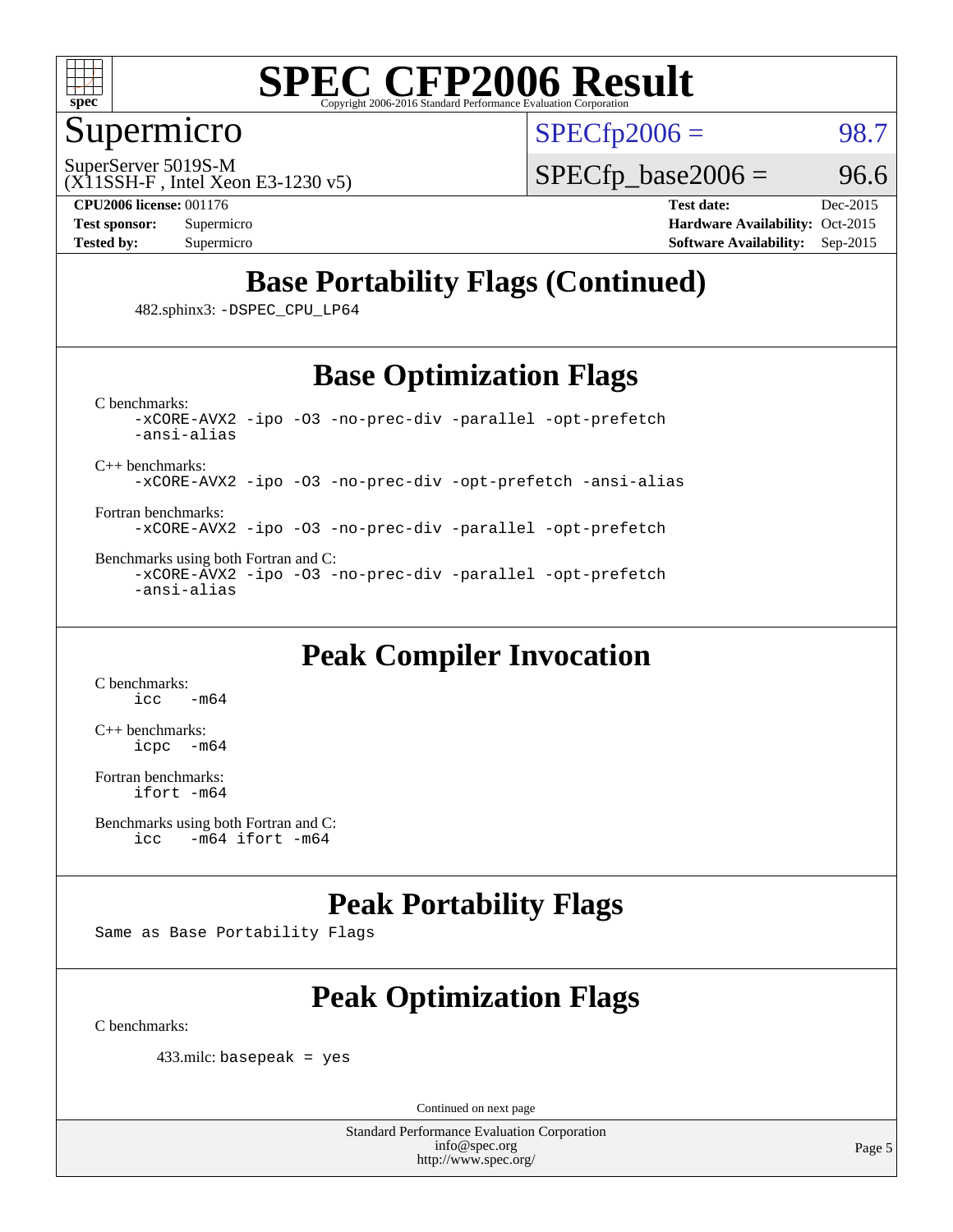

Supermicro

 $SPECTp2006 = 98.7$ 

(X11SSH-F , Intel Xeon E3-1230 v5) SuperServer 5019S-M

 $SPECTp\_base2006 = 96.6$ 

**[Tested by:](http://www.spec.org/auto/cpu2006/Docs/result-fields.html#Testedby)** Supermicro **[Software Availability:](http://www.spec.org/auto/cpu2006/Docs/result-fields.html#SoftwareAvailability)** Sep-2015

**[CPU2006 license:](http://www.spec.org/auto/cpu2006/Docs/result-fields.html#CPU2006license)** 001176 **[Test date:](http://www.spec.org/auto/cpu2006/Docs/result-fields.html#Testdate)** Dec-2015 **[Test sponsor:](http://www.spec.org/auto/cpu2006/Docs/result-fields.html#Testsponsor)** Supermicro **[Hardware Availability:](http://www.spec.org/auto/cpu2006/Docs/result-fields.html#HardwareAvailability)** Oct-2015

### **[Peak Optimization Flags \(Continued\)](http://www.spec.org/auto/cpu2006/Docs/result-fields.html#PeakOptimizationFlags)**

 $470$ .lbm: basepeak = yes 482.sphinx3: basepeak = yes [C++ benchmarks:](http://www.spec.org/auto/cpu2006/Docs/result-fields.html#CXXbenchmarks) 444.namd: [-xCORE-AVX2](http://www.spec.org/cpu2006/results/res2016q1/cpu2006-20151228-38539.flags.html#user_peakPASS2_CXXFLAGSPASS2_LDFLAGS444_namd_f-xAVX2_5f5fc0cbe2c9f62c816d3e45806c70d7)(pass 2) [-prof-gen:threadsafe](http://www.spec.org/cpu2006/results/res2016q1/cpu2006-20151228-38539.flags.html#user_peakPASS1_CXXFLAGSPASS1_LDFLAGS444_namd_prof_gen_21a26eb79f378b550acd7bec9fe4467a)(pass 1)  $-i\text{po}(pass 2) -\overline{0}3(pass 2) -no-prec-div(pass 2)$  $-i\text{po}(pass 2) -\overline{0}3(pass 2) -no-prec-div(pass 2)$  $-i\text{po}(pass 2) -\overline{0}3(pass 2) -no-prec-div(pass 2)$ [-par-num-threads=1](http://www.spec.org/cpu2006/results/res2016q1/cpu2006-20151228-38539.flags.html#user_peakPASS1_CXXFLAGSPASS1_LDFLAGS444_namd_par_num_threads_786a6ff141b4e9e90432e998842df6c2)(pass 1) [-prof-use](http://www.spec.org/cpu2006/results/res2016q1/cpu2006-20151228-38539.flags.html#user_peakPASS2_CXXFLAGSPASS2_LDFLAGS444_namd_prof_use_bccf7792157ff70d64e32fe3e1250b55)(pass 2) [-fno-alias](http://www.spec.org/cpu2006/results/res2016q1/cpu2006-20151228-38539.flags.html#user_peakCXXOPTIMIZEOPTIMIZE444_namd_f-no-alias_694e77f6c5a51e658e82ccff53a9e63a) [-auto-ilp32](http://www.spec.org/cpu2006/results/res2016q1/cpu2006-20151228-38539.flags.html#user_peakCXXOPTIMIZE444_namd_f-auto-ilp32)  $447$ .dealII: basepeak = yes 450.soplex: basepeak = yes 453.povray: [-xCORE-AVX2](http://www.spec.org/cpu2006/results/res2016q1/cpu2006-20151228-38539.flags.html#user_peakPASS2_CXXFLAGSPASS2_LDFLAGS453_povray_f-xAVX2_5f5fc0cbe2c9f62c816d3e45806c70d7)(pass 2) [-prof-gen:threadsafe](http://www.spec.org/cpu2006/results/res2016q1/cpu2006-20151228-38539.flags.html#user_peakPASS1_CXXFLAGSPASS1_LDFLAGS453_povray_prof_gen_21a26eb79f378b550acd7bec9fe4467a)(pass 1)  $-ipo(pass 2)$  $-ipo(pass 2)$   $-03(pass 2)$   $-no-prec-div(pass 2)$  $-no-prec-div(pass 2)$ [-par-num-threads=1](http://www.spec.org/cpu2006/results/res2016q1/cpu2006-20151228-38539.flags.html#user_peakPASS1_CXXFLAGSPASS1_LDFLAGS453_povray_par_num_threads_786a6ff141b4e9e90432e998842df6c2)(pass 1) [-prof-use](http://www.spec.org/cpu2006/results/res2016q1/cpu2006-20151228-38539.flags.html#user_peakPASS2_CXXFLAGSPASS2_LDFLAGS453_povray_prof_use_bccf7792157ff70d64e32fe3e1250b55)(pass 2) [-unroll4](http://www.spec.org/cpu2006/results/res2016q1/cpu2006-20151228-38539.flags.html#user_peakCXXOPTIMIZE453_povray_f-unroll_4e5e4ed65b7fd20bdcd365bec371b81f) [-ansi-alias](http://www.spec.org/cpu2006/results/res2016q1/cpu2006-20151228-38539.flags.html#user_peakCXXOPTIMIZE453_povray_f-ansi-alias) [Fortran benchmarks](http://www.spec.org/auto/cpu2006/Docs/result-fields.html#Fortranbenchmarks):  $410.bwaves: basepeak = yes$  416.gamess: [-xCORE-AVX2](http://www.spec.org/cpu2006/results/res2016q1/cpu2006-20151228-38539.flags.html#user_peakPASS2_FFLAGSPASS2_LDFLAGS416_gamess_f-xAVX2_5f5fc0cbe2c9f62c816d3e45806c70d7)(pass 2) [-prof-gen:threadsafe](http://www.spec.org/cpu2006/results/res2016q1/cpu2006-20151228-38539.flags.html#user_peakPASS1_FFLAGSPASS1_LDFLAGS416_gamess_prof_gen_21a26eb79f378b550acd7bec9fe4467a)(pass 1)  $-i\text{po}(pass 2)$   $-\tilde{O}3(pass 2)$   $-no-prec-div(pass 2)$  $-no-prec-div(pass 2)$ [-par-num-threads=1](http://www.spec.org/cpu2006/results/res2016q1/cpu2006-20151228-38539.flags.html#user_peakPASS1_FFLAGSPASS1_LDFLAGS416_gamess_par_num_threads_786a6ff141b4e9e90432e998842df6c2)(pass 1) [-prof-use](http://www.spec.org/cpu2006/results/res2016q1/cpu2006-20151228-38539.flags.html#user_peakPASS2_FFLAGSPASS2_LDFLAGS416_gamess_prof_use_bccf7792157ff70d64e32fe3e1250b55)(pass 2) [-unroll2](http://www.spec.org/cpu2006/results/res2016q1/cpu2006-20151228-38539.flags.html#user_peakOPTIMIZE416_gamess_f-unroll_784dae83bebfb236979b41d2422d7ec2) [-inline-level=0](http://www.spec.org/cpu2006/results/res2016q1/cpu2006-20151228-38539.flags.html#user_peakOPTIMIZE416_gamess_f-inline-level_318d07a09274ad25e8d15dbfaa68ba50) [-scalar-rep-](http://www.spec.org/cpu2006/results/res2016q1/cpu2006-20151228-38539.flags.html#user_peakOPTIMIZE416_gamess_f-disablescalarrep_abbcad04450fb118e4809c81d83c8a1d) 434.zeusmp: basepeak = yes 437.leslie3d: basepeak = yes 459.GemsFDTD: [-xCORE-AVX2](http://www.spec.org/cpu2006/results/res2016q1/cpu2006-20151228-38539.flags.html#user_peakPASS2_FFLAGSPASS2_LDFLAGS459_GemsFDTD_f-xAVX2_5f5fc0cbe2c9f62c816d3e45806c70d7)(pass 2) [-prof-gen:threadsafe](http://www.spec.org/cpu2006/results/res2016q1/cpu2006-20151228-38539.flags.html#user_peakPASS1_FFLAGSPASS1_LDFLAGS459_GemsFDTD_prof_gen_21a26eb79f378b550acd7bec9fe4467a)(pass 1)  $-i\text{po}(pass 2) -\overline{0}3(pass 2) -no-prec-div(pass 2)$  $-i\text{po}(pass 2) -\overline{0}3(pass 2) -no-prec-div(pass 2)$  $-i\text{po}(pass 2) -\overline{0}3(pass 2) -no-prec-div(pass 2)$ [-par-num-threads=1](http://www.spec.org/cpu2006/results/res2016q1/cpu2006-20151228-38539.flags.html#user_peakPASS1_FFLAGSPASS1_LDFLAGS459_GemsFDTD_par_num_threads_786a6ff141b4e9e90432e998842df6c2)(pass 1) [-prof-use](http://www.spec.org/cpu2006/results/res2016q1/cpu2006-20151228-38539.flags.html#user_peakPASS2_FFLAGSPASS2_LDFLAGS459_GemsFDTD_prof_use_bccf7792157ff70d64e32fe3e1250b55)(pass 2) [-unroll2](http://www.spec.org/cpu2006/results/res2016q1/cpu2006-20151228-38539.flags.html#user_peakOPTIMIZE459_GemsFDTD_f-unroll_784dae83bebfb236979b41d2422d7ec2) [-inline-level=0](http://www.spec.org/cpu2006/results/res2016q1/cpu2006-20151228-38539.flags.html#user_peakOPTIMIZE459_GemsFDTD_f-inline-level_318d07a09274ad25e8d15dbfaa68ba50) [-opt-prefetch](http://www.spec.org/cpu2006/results/res2016q1/cpu2006-20151228-38539.flags.html#user_peakOPTIMIZE459_GemsFDTD_f-opt-prefetch) [-parallel](http://www.spec.org/cpu2006/results/res2016q1/cpu2006-20151228-38539.flags.html#user_peakOPTIMIZE459_GemsFDTD_f-parallel) 465.tonto: [-xCORE-AVX2](http://www.spec.org/cpu2006/results/res2016q1/cpu2006-20151228-38539.flags.html#user_peakPASS2_FFLAGSPASS2_LDFLAGS465_tonto_f-xAVX2_5f5fc0cbe2c9f62c816d3e45806c70d7)(pass 2) [-prof-gen:threadsafe](http://www.spec.org/cpu2006/results/res2016q1/cpu2006-20151228-38539.flags.html#user_peakPASS1_FFLAGSPASS1_LDFLAGS465_tonto_prof_gen_21a26eb79f378b550acd7bec9fe4467a)(pass 1)  $-i\text{po}(pass 2) -\overline{O}3(pass 2)$  [-no-prec-div](http://www.spec.org/cpu2006/results/res2016q1/cpu2006-20151228-38539.flags.html#user_peakPASS2_FFLAGSPASS2_LDFLAGS465_tonto_f-no-prec-div)(pass 2) [-par-num-threads=1](http://www.spec.org/cpu2006/results/res2016q1/cpu2006-20151228-38539.flags.html#user_peakPASS1_FFLAGSPASS1_LDFLAGS465_tonto_par_num_threads_786a6ff141b4e9e90432e998842df6c2)(pass 1) [-prof-use](http://www.spec.org/cpu2006/results/res2016q1/cpu2006-20151228-38539.flags.html#user_peakPASS2_FFLAGSPASS2_LDFLAGS465_tonto_prof_use_bccf7792157ff70d64e32fe3e1250b55)(pass 2) [-inline-calloc](http://www.spec.org/cpu2006/results/res2016q1/cpu2006-20151228-38539.flags.html#user_peakOPTIMIZE465_tonto_f-inline-calloc) [-opt-malloc-options=3](http://www.spec.org/cpu2006/results/res2016q1/cpu2006-20151228-38539.flags.html#user_peakOPTIMIZE465_tonto_f-opt-malloc-options_13ab9b803cf986b4ee62f0a5998c2238) [-auto](http://www.spec.org/cpu2006/results/res2016q1/cpu2006-20151228-38539.flags.html#user_peakOPTIMIZE465_tonto_f-auto) [-unroll4](http://www.spec.org/cpu2006/results/res2016q1/cpu2006-20151228-38539.flags.html#user_peakOPTIMIZE465_tonto_f-unroll_4e5e4ed65b7fd20bdcd365bec371b81f) [Benchmarks using both Fortran and C](http://www.spec.org/auto/cpu2006/Docs/result-fields.html#BenchmarksusingbothFortranandC): 435.gromacs: basepeak = yes 436.cactusADM: basepeak = yes Continued on next page